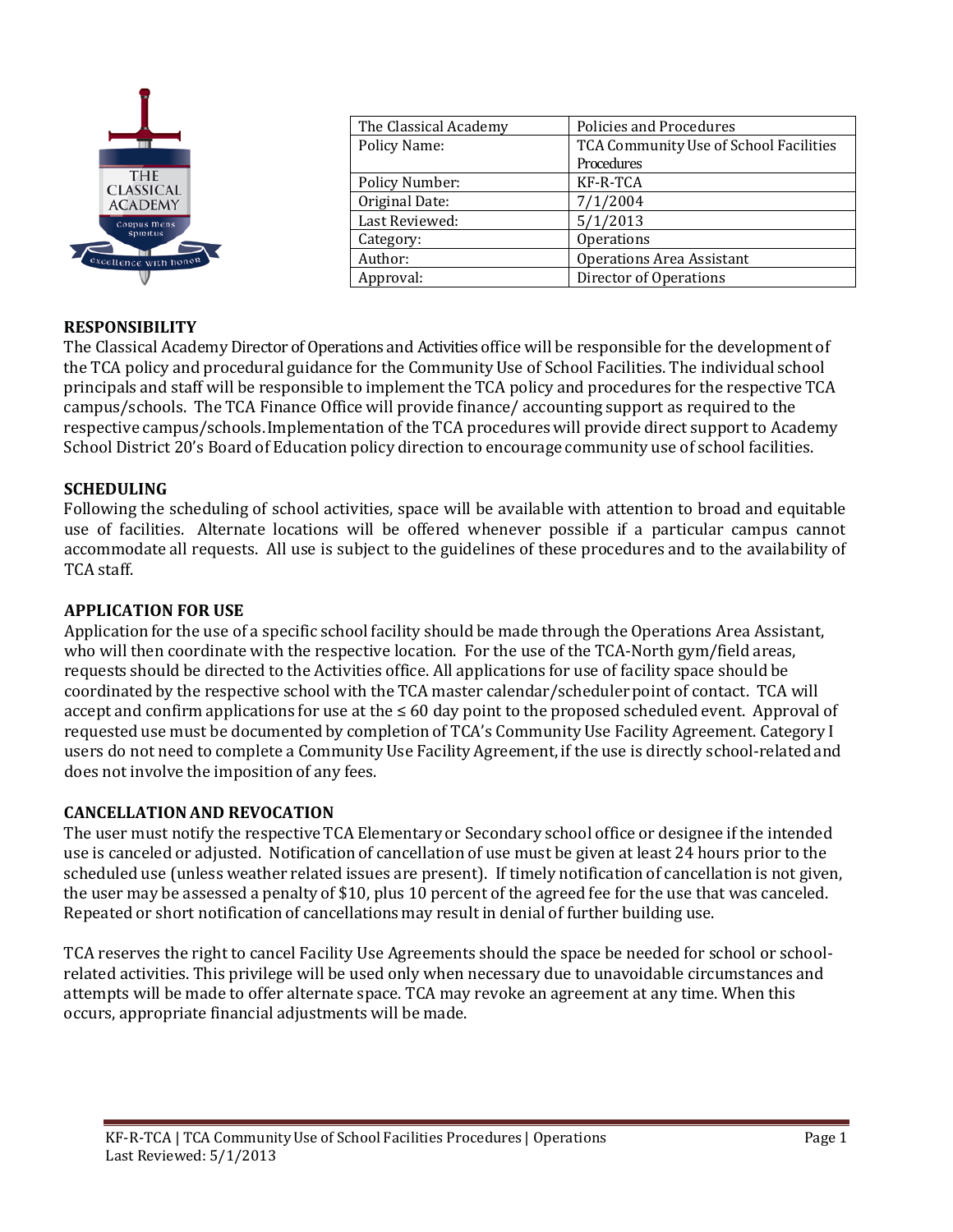## **AUTHORIZED USE OF SCHOOL-OWNED EQUIPMENT**

School equipment is usually not loaned or leased to community groups. Areas are rented as furnished. If a request for use of school equipment is approved by the administration, additional fees may be charged. Such fees are to be specifically noted on the Facility Use Contract.

TCA Administration may determine if specific equipment to be used requires operation by school (or school-approved) personnel. School operators shall be paid by TCA at an established rate or at a flat fee as established by the administration. Appropriate fees will be included in the agreement.

### **FIELD USE**

Fields may be available for limited and approved community use. This use is subject to cancellation or adjustment due to weather or field conditions.

## **GENERAL PROCEDURES**

- 1. A Community Use Facility Agreement and Facility Use Contract shall be required for use of a school building or grounds by any group which is not a part of the regular TCA school program. Such agreements may be granted for a single use or a limited, recurring use not to exceed one year. As a part of the Community Use Facility Agreement, proof of insurance will be required and if applicable, documentation of non-profit status will be required.
- 2. Facility use times will be specified in the agreed contract. All groups are expected to vacate the premises by the hour specified. An additional hour rental may be charged for early arrival or late exit. All facility uses will terminate by 10:30 p.m. Exceptions to this may be approved by the administration.
- 3. Facilities may be rented Mondays through Fridays as space is available and as such rental does not interrupt or disturb regular school activities. Saturday, Sunday, and holiday use of school facilities may be permitted and will be subject to staff availability where applicable.
- 4. Advertising and promotional materials of building users are subject to review by the administration.

# **GUIDELINES FOR RELIGIOUS USE**

- 1. Church services and religious activities must be conducted at times when school/school activities are not in session.
- 2. Religious objects and symbols must be removed after each use.

#### **NONDISCRIMINATION**

All users are subject to laws and regulations applicable to schools which prohibit discrimination based upon age, sex, national origin, race, color, religion, or disability.

#### **GUIDELINES FOR DENIAL OF USE**

TCA reserves the right to deny a use for any reason in accordance with the policy and procedural guidance. Uses will be denied if, in the judgment of the administration, no appropriate TCA employees are available to be on the premises during the intended use or insufficient time is available between the request and the intended use, or the proposed activities would:

- jeopardize the equipment and/or facilities of the building
- conflict with school activities
- be incompatible with the school neighborhood
- violate any TCA or Academy School District 20 policy or local, state, or federal law

Should school facilities be closed due to an emergency, inclement weather, or any other event which is beyond the control of TCA, facilities will not be available for use. A full refund will be issued upon written request.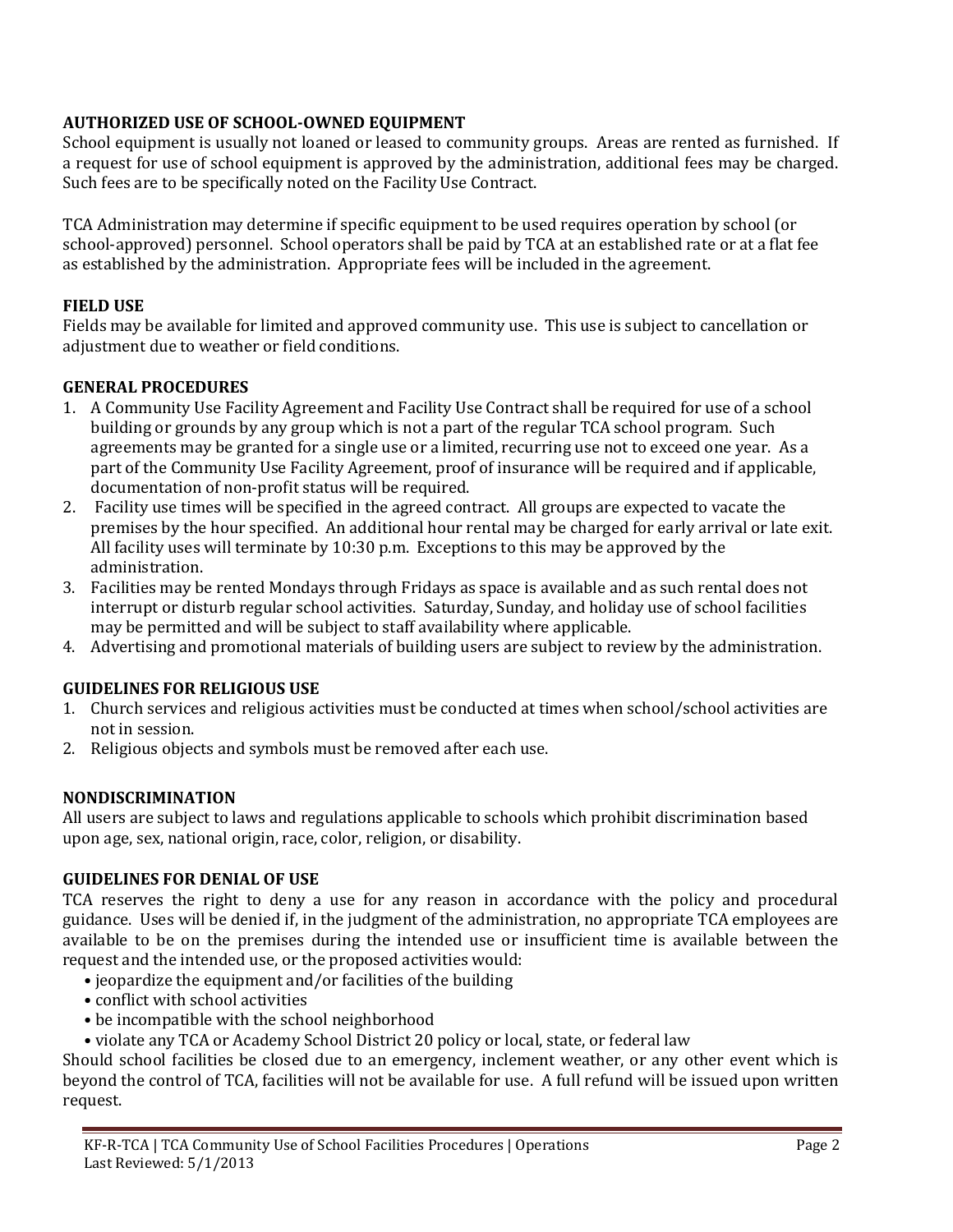### **GUIDELINES FOR APPEAL**

The applicant may file a written appeal to the Executive Director if facility use has been denied. Further appeal, if necessary, may be made to the TCA Board.

## **FEES**

### 1. Custodial/Monitor

Any organization or individual, regardless of classification, will be required to pay the cost of custodial/monitoring services if its use of the facility would result in direct costs to TCA. Overtime costs will be paid at the salary time and a half rate and the salary rate times two on holidays. For those facilities where a custodian is regularly on duty during the use, there will be no additional charge unless substantial additional work is required related to the use. In such situations, an additional fee will be charged or additional TCA staff may be assigned at the discretion of the administration, and the user will be charged appropriately.

## 2. Food Service Areas

A TCA employee must be present for general supervision of the food service areas and all persons working in the area (preparing food and/or handling equipment) must meet the requirements of El Paso County and the State of Colorado for school food handlers. The user will be charged in accordance with the fee schedule for all food service personnel.

## 3. Payment of Fees

All users will be expected to pay rental fees at least five days in advance of the use unless prior arrangements have been made. Failure to pay the agreed fee may result in denial of access to the facility and denial of future requests. Checks should be made out to The Classical Academy and submitted with the signed Community Use Facility Agreement to the Operations Area Assistant for non-athletic facility use or the Activities Office for athletic field and gym use. All payments for building rentals will be sent to the Finance Department for deposit in the TCA's Building Maintenance/Equipment Account. The funds credited to these accounts will be used to improve, repair, replace, offset, or in some manner enhance the building/materials/equipment. Funds will be managed to reimburse the operating obligations first, then accounted for by campus and distributed accordingly. All custodial overtime that is accumulated during the time the building is being rented will be charged to the school's custodial overtime account. Funds received for custodial services will be used to offset the charges to the custodial account.

#### 4. Fee Revision

Fees are listed in the "Fee Structure" document accompanying this procedure, and are designed to reflect the guidelines of this procedure. These fees are subject to review and revision by the TCA Activities Office and TCA Operations.

#### 5. Fee Structure Exceptions

All exceptions to the fee structure, including waiver of fees, and all contracts for building utilization by dutside organizations that are beyond the contemplation of this policy and procedure, will be made by TCA's Director of Operations.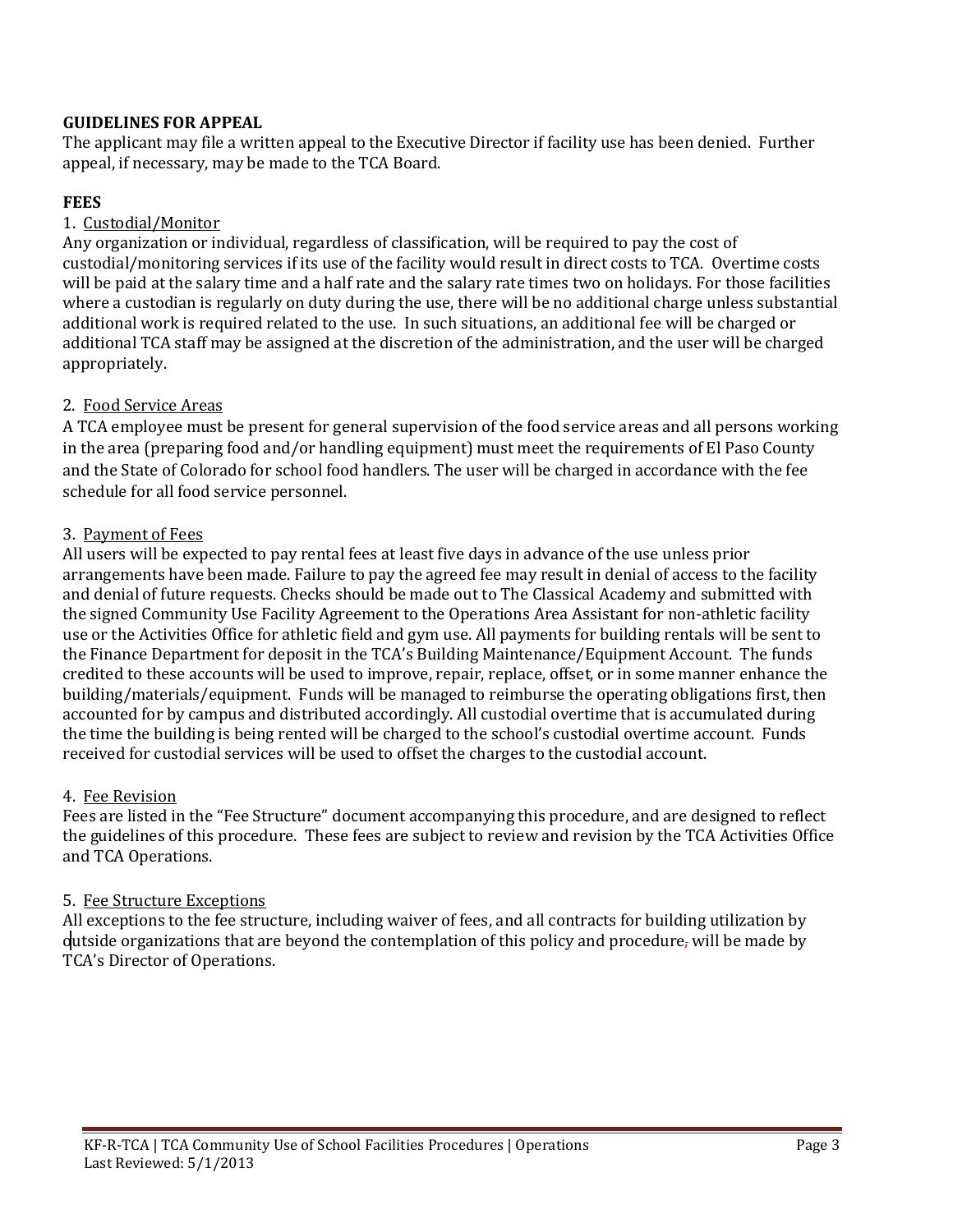#### **RENTAL CATEGORIES**

**Category I – School Affiliated**- TCA sponsored activities. No written agreement required. Applies to:

- Regular curricular programs of the school
- School-sponsored student activities and organizations free and open to all participants/spectators and approved by the school principal
- School-sanctioned athletic and activity events ratified by the TCA Board
- School-affiliated organizations whose use is approved by the school principal and where no fees are assessed nor donations requested of participants(PTO meetings, faculty/staff meetings, recognized school related parent group meetings, and recognized school related community group meetings)
- National, state, and local governmental elections
- School-requested and staff development approved in-service or staff development offering free to outside personnel
- Such use by school employee groups as may be provided for within specific personnel policies (e.g., technology classes)

#### **Category II – Community Rate-** All rental activities that are not approved, sponsored, or sanctioned by TCA. Facility Use Agreement and insurance are required.

Applies to:

- Youth activities where instructors or supervisors receive payment for their involvement in the activity and/or where fees are assessed or donations requested of participants and/or spectators
- Educational and/or recreational activities for youth offered by YMCA or community "feeder" athletic teams
- Sports camps offered to TCA youth
- Organizations sponsoring activities for adults<br>• Church services and other activities sponsored
- Church services and other activities sponsored by religious organizations<br>• Other community-sponsored groups where instructors or supervisors rec
- Other community-sponsored groups where instructors or supervisors receive payment for their involvement in the activity and/or where fees are assessed or donations requested of participants and/or spectators
- TCA community adult recreational groups
- Boy and Girl Scouts meetings

# **Category III – Commercial Rate-** All commercial use of TCA facilities/grounds.

Applies to:

- Day care programs
- Pre-school programs
- Before/After school programs
- Food service programs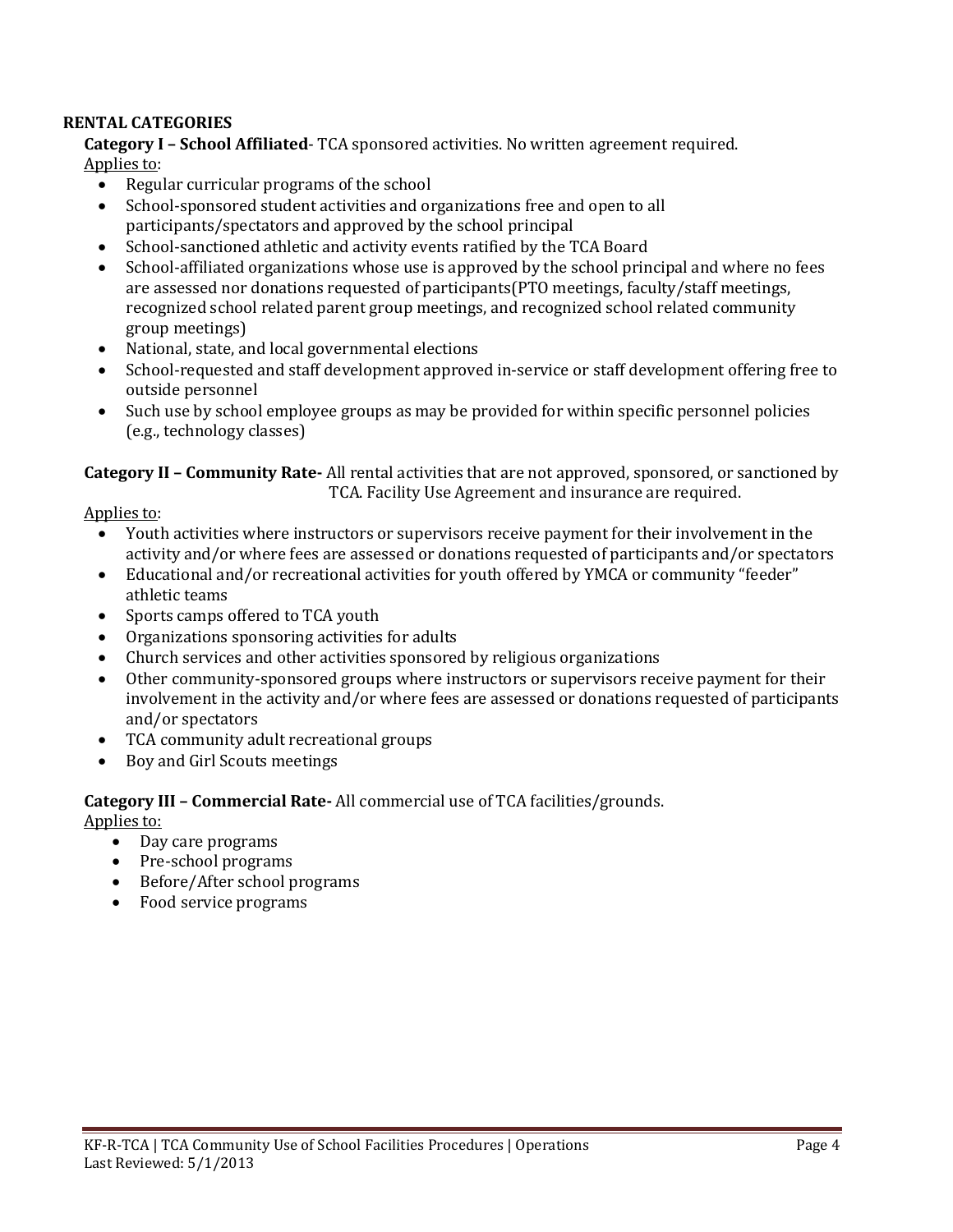# **The Classical Academy Community Use Facility Agreement**

Use of TCA facilities requires acceptance of the following conditions as described in TCA policy KF-TCA. Failure to comply may result in the cancellation of any existing rental agreements and denial of future rental requests.

- 1. The Classical Academy reserves the right to cancel building Community Facility Use Agreements should the space be needed for school or school-related activities. This privilege will be used only when necessary due to unavoidable circumstances, and attempts will be made to offer alternate space. Reasonable effort will be made for timely notification when a cancellation is necessary.
- 2. A TCA employee must be on the premises during the use of any school building by groups which have entered into a Community Use Facility Agreement.
- 3. Fields may be available for limited and approved community use. This use is subject to cancellation or adjustment due to weather conditions, field conditions, or maintenance operations.
- 4. Use of the facility is only approved for those activities stated and agreed to on the Facility Use Agreement.
- 5. No agreement shall be transferred to any person or group other than the one with whom entered. (Subleasing is not permitted.)
- 6. All applicable fire and safety laws/regulations governing use of school facilities must be observed at all times, including:
	- a. Exit lights cannot be covered or blocked
	- b. Open flame (including candles) is prohibited
	- c. Room capacity is not to be exceeded

d. Smoking or the use of any tobacco product is prohibited in all areas of the building and grounds

e. Temporary electrical or mechanical modifications are prohibited however; a re-locatable power strip for temporary use is acceptable

f. Flammable holiday or other decorations are prohibited

g. Stairways, corridors, and entrances/exits must be kept free of obstruction at all times h. No equipment, scenery, or decorations of any type shall be used within the building or on the premises except as specifically provided in the agreement. Such equipment, scenery, or decorations shall be fire resistant and shall conform to all local, state, and federal regulations governing such equipment and shall not be attached to the walls, floors, or ceilings (except to anchors presently provided)

- 7. Use or possession of alcoholic beverages and illegal drugs is prohibited. Failure to comply will be reported and dealt with by local law enforcement agencies and will void any/all future rentals.
- 8. Gambling is prohibited on any school property.
- 9. All disruptive or illegal activity, including obscene language, quarreling, fighting, or noncompliance with TCA procedures is prohibited and may result in revocation of the Community Facility Use Agreement.
- 10. The user identified on the Community Facility Use Agreement shall be responsible for any and all damages and losses whatsoever to the building and/or the contents, and shall indemnify and hold harmless the Board of Education and its employees from any claim whatsoever resulting from or arising out of the use of the school facilities named in the agreement or any part of the facilities covered in the agreement.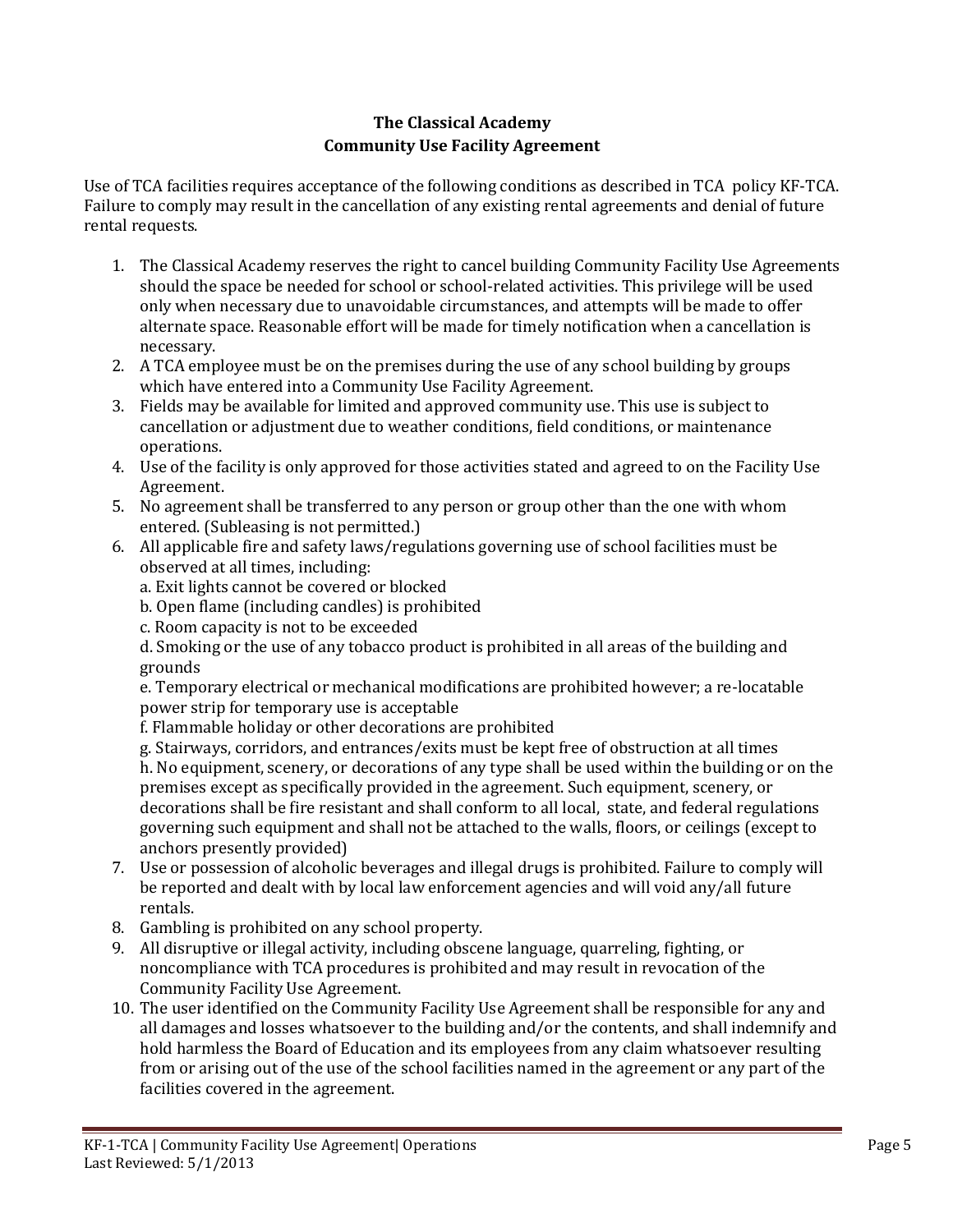- 11. TCA shall not be held responsible for any damage or loss which may occur to non-school property brought on the premises. Such property (as well as rubbish) must be removed from the facility immediately after the use or before such time as the materials will interfere with school activities.
- 12. TCA insurance coverage does not extend to the conduct of community or other groups utilizing school facilities. TCA shall require a certificate of insurance from the user naming the School and District as "additional insured." Minimum coverage required in a general liability policy is \$1 million per occurrence and \$2 million aggregate.
- 13. All Community Facility Use Agreements shall specify building spaces or fields. It shall be the responsibility of the user to restrict the activities of the group to that specific area except for necessary hallways and restrooms. Expenses incurred resulting from non-compliance shall be paid by the user (i.e., fire/police response to false alarm). Use of the facility is approved only for those activities stated and agreed to on the Community Facility Use Agreement.
- 14. Advertising and promotional materials of building users are subject to review by and must comply with policy KHB-TCA.
- 15. Snow removal from parking areas cannot be guaranteed for non-school sponsored activities. Time permitting, snow removal from parking areas can be arranged through TCA Operations at the user's expense.
- 16. Notification of cancellation of use must be given at least 24 hours prior to the scheduled use (unless weather related issues are present). If timely notification of cancellation is not given, the user may be assessed a penalty of \$10, plus 10 percent of the agreed fee for the use that was canceled. Repeated or short notification of cancellations may result in denial of further building use.

By signing below, the user understands these conditions and agrees to comply with the above statements and any other restrictions deemed necessary by the school.

User signature Date Administrator Signature Date